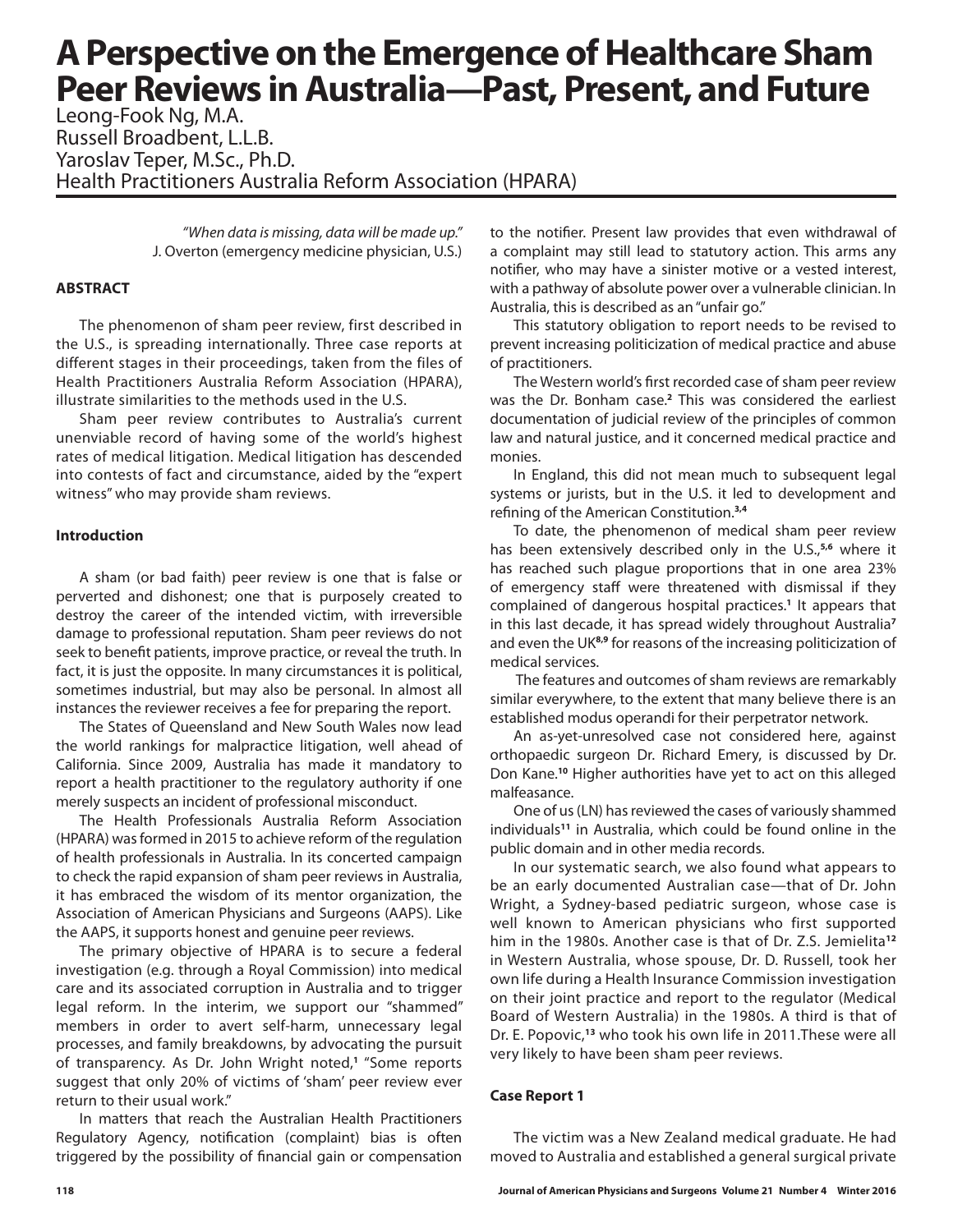practice specializing in innovative, uncomplicated Medicarefunded procedures for more than two decades.

He also obtained a law degree, qualifying as an attorney and co-founding the medico-legal section of the Royal Australasian College of Surgeons (RACS).

A retrospective 10-year audit of his surgical outcomes found them to be equivalent to those from two North American Centers of Excellence.

In 2006, his medical board investigated him for alleged professional misconduct over a case treated 3 years previously. An otherwise successfully treated patient had developed septicemia 5 months later while in hospital for a self-inflicted condition she had not disclosed to her family and doctors, and she died while not under the victimphysician's care. A complaint was lodged by the family after being informed by the hospital and treating intensive care specialists that there were "advanced surgical complications" rendering their in-hospital treatment in intensive care impossible.

The medical board failed to include the victim physician in its investigation, yet it unilaterally imposed conditions on his practice. The board alerted the media to allegations when the victim did not agree on restrictive practicing conditions being imposed. The board then prosecuted him before the Medical Tribunal, actively seeking out other complaints from hospital records stretching back two decades. It then added a second case to its prosecution despite a coroner's postmortem with official findings exonerating him.

The Medical Tribunal concluded in 2009 that he had "contributed to the death of two patients," after a 6-week hearing before what appeared to be an inappropriately constituted and hostile tribunal. The evidence against him was principally from the group of internists responsible for initiating, and then not diagnosing the hospital-acquired sepsis, and opinions from two purported peers. The tribunal was silent on other facts that contributed to the deaths.

An academic surgeon from elsewhere in Australia, who had no experience or expertise in that form of innovative surgery, provided the "expert" testimony needed for a classic sham peer review. His evidence contradicted the coroner's postmortem findings and added much confusion to the tribunal.

Despite much "factual" and circumstantial evidence in both matters being shown to be false, the tribunal preferred the "expert" opinion evidence to that of coroner's pathologist and the pathologist testifying for the targeted physician.

The full extent of behind-the-scenes scheming was revealed only several years later. The victim had by then "retired permanently" from practice because of the conduct of his defense counsel (provided belatedly by his malpractice insurer), who firstly ensured the victim's absence from the penalty hearing and then, without consultation, accepted on behalf of his client a draconian penalty of permanent retirement without any prospect of future reinstatement.

There were clearly other vested interests involved in this course of events. The professional liability insurer instructed its attorney to emphasize the company's interest in minimizing its potential liabilities. News media were then encouraged to alert the plaintiff litigation industry about any adverse findings.

One way of avoiding future liability for Australian insurers is to force the clinician into permanent retirement. This shifts costs to the Australian government. Thus the "penalty" agreed to by the malpractice attorney made sure that the insurer would not be liable for future costs of claims based on adverse findings presented at the hearing.

The private hospital was also very concerned about its own vulnerability to litigation and had adopted a policy of "cherry picking" the easy and profitable cases, promoting and favoring practitioners who brought business to the hospital, while actively discouraging high-risk procedures. False audits were prepared for future blame shifting—which were secretly supplied to the investigators and revealed when opportune.

This hospital had a high nosocomial infection-related mortality rate in its "flagship" intensive care unit. Its intensive care physicians in particular were very concerned about being blamed for patients' deaths while under their treatment, and understated any of their own possible contributions to the causes of death.

One of the patient's relatives was well connected to a union movement with close ties to the government, and was able to manipulate the daughter of the deceased into participating in the official investigation team and the subsequent preparations to prosecute the victim physician. For example, the daughter was able to object to certain experts and their reports regarding her mother's demise that did not align with the original version of events laid out to her by the intensive care staff and hospital representatives shortly after her mother's death.

The daughter had first complained to the police and coroner, citing the reasons given to her, but the intensive care specialists deflected their official inquiries to hospital administration. Neither the police nor coroner took further interest in what appeared to outsiders as contradicting actions and statements.

From her integral position in the investigation/ prosecution team she was also able to act as an activist to the media pressing the carefully narrated version of events supplied to her by the hospital. A national investigative television program commenced advertising for other of the victim's patients to contact them to complement their initial sensational and factually incorrect program.

Appointments to the three-member peer-review tribunal panel were corrupted by the inclusion of a retired geriatrician and a junior emergency medicine specialist. No true peers of the victim were included. The prosecutor was a family court specialist. The tribunal president was a district court judge with a reported track record of never finding against prosecutors in his entire judicial career.

There was clearly no procedural fairness, due process, or natural justice in the proceedings. This was a classic "kangaroo court."

The tribunal's eventual findings were inconsistent with the evidence, and its own procedural rulings, in which the cause of death was not allowed to be litigated, were contradicted when the tribunal altered the cause of death to suit the "evidence" of the prosecution—contradicting both death certificates and facts of the coroner's autopsy in the second matter.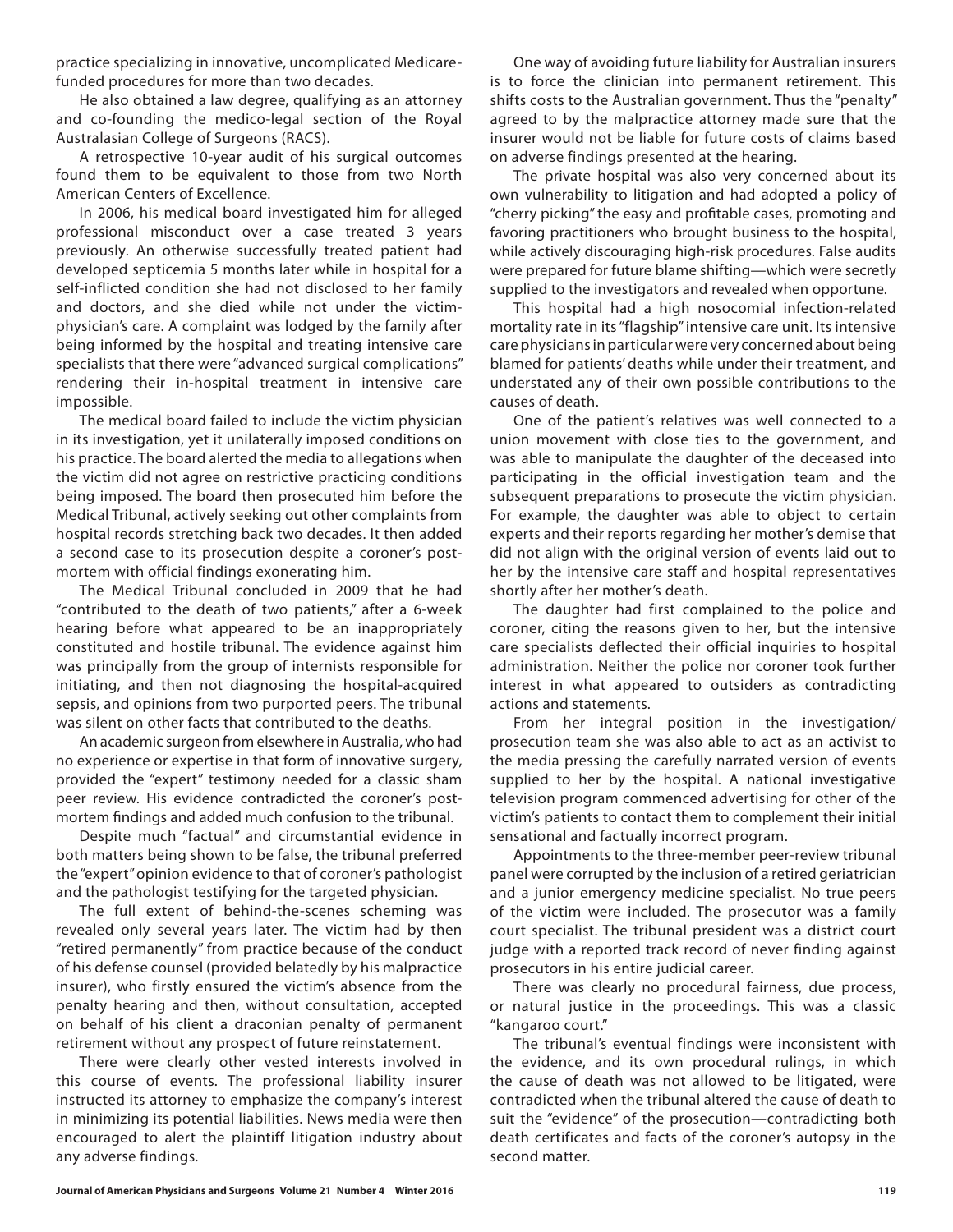#### **Lessons from Case 1**

This case illustrates the dangers posed to any practitioner, particularly in the current Australian regulatory climate, by his own colleagues. As vested interests of self-preservation are paramount, these will often pervert the course of justice, particularly if supported by regulations that encourage mandatory reporting—which does not distinguish truth from lies, or societal interests from self-interest.

The case illustrates the strategic abuse of the mandatory reporting now entrenched in Australia and that of sham peer review, which have become the keystones in constructing cases of negligence and/or professional misconduct against practitioners.

This case also illustrates the risks to a foreign graduate practicing in a highly parochial marketplace. Such persons inherently have little or no peer group support network or the "old boys' club." They become vulnerable scapegoats for the failings of others that the system might choose to suppress or simply ignore.

Additionally, the low standards of justice, with weak rules of evidence and incompetent tribunals by which the alleged misconduct of Australian medical practitioners are determined, are all demonstrated.

Readers should note that police inaction continues after the Chesterman**<sup>14</sup>** and Forrester**<sup>15</sup>** inquiries into the functioning of medical regulatory authorities in Queensland.

In a fair [adversarial system, no one involved in medical misadventure benefits if the causes of an adverse event are not properly discovered or disclosed. Organizations representing medical practitioners and patients should be asking for inquisitorial systems to be introduced so that the truth is not only discovered, but elaborated.

#### **Case Report 2**

The victim in this case, the sole breadwinner in his immediate family, was a mid-career specialist with nearly 30 years of untainted international practice. This person was recruited initially to the state of Victoria to rebuild a dysfunctional and depleted department. Success was achieved within 6 months when a newly qualified second locally trained specialist was recruited to assist and support the effort. This second person was ambitious, belligerent, and aggressive. The victim kept silent, not retaliating or answering back, while enduring increased bullying from the new specialist.

The victim had near-perfect peer review reports by the Royal Australasian College of Physicians (RACP), his specialty organization, and was well-liked and respected by many patients. However, in its final report the RACP made the discretionary assessment that the victim physician was deficient in "communication skills" and clinical judgment in a particular treatment field. Concerning this treatment, Level II randomized controlled data remained unavailable for another 10 years. When finally available, data revealed that the experimental protocol the victim had been criticized for opposing was no better than the standard therapy and had more adverse effects.

In another episode, the victim recommended a new treatment from Europe of which the RACP evaluators were unaware. The latter had told the patient to "get his affairs in

order" and await his demise. The patient, however, preferred to follow the counsel of the victim and survived. The patient remains alive and well today, free of disease more than decade later.

The RACP evaluation favored the victim's new colleague, and the victim, under duress, dissociated from the institution with a confidential exit deed of release that did not allow past circumstances to be fully explained. It is not known whether the institution agreed to the same constraints.

The victim's colleague removed and falsified information, concocting charges. In turn, the RACP lacked due diligence and participated in "mob bullying" of the victim.

When the victim moved on to another position, the employer obtained, by hearsay stealth, falsely embedded information about the victim, and used this in attacking him in the course of cooperating with Medicare to investigate the alleged fraudulent use of his provider number to make financial claims.

A Freedom of Information inquiry showed that the RACP had planted misinformation with both the medical board and employer.

The matter remains unresolved at this time, more than a decade later, with the state government dismissing requests to have the issue reviewed independently, and with the victim adapting to the situation and gaining recognition in an additional specialty.

Recently, the institution at which the victim first worked independently investigated the matter of a workplace bullying culture over a 2-year period and concluded that it was severe, systemic, entrenched, and tainted with nepotism.**<sup>16</sup>** The full report remains confidential, but its executive summary is extremely damning. Key senior staff and ex-staff, including the second specialist previously described, have recently resigned or moved to other jurisdictions.

#### **Case Report 3**

The victim came to Melbourne in early 2002 to undertake a Ph.D. program in neurosciences at Monash University. He designed a transgenic mouse to model a human condition named ADNFLE (autosomal dominant nocturnal frontal lobe epilepsy).**<sup>17</sup>** He was able to show that the transgenic mouse did display a pathological phenotype similar to the human condition.**<sup>18</sup>** These findings were later verified by a similar, independent finding.**<sup>19</sup>** He also helped another distinguished faculty clinician establish an algorithm for detecting epileptic EEGs. A variant of this algorithm would go on to be implemented in a commercial device proposed by the University of Melbourne.

This highly successful Ph.D. student then made a decision to pursue medicine at Melbourne University. Unfortunately, when he tried soliciting simple advice about this, he met with startling prejudice. He had always suffered from a mild stammer, but that never stopped him from pursuing his goals and succeeding.

When he approached a clinical professor for advice on pursuing medicine, that professor (who seemed to have no problem with his speech when he was making contributions to the knowledge of ADNFLE) told him very bluntly that he "had no business pursuing a medical degree" in Australia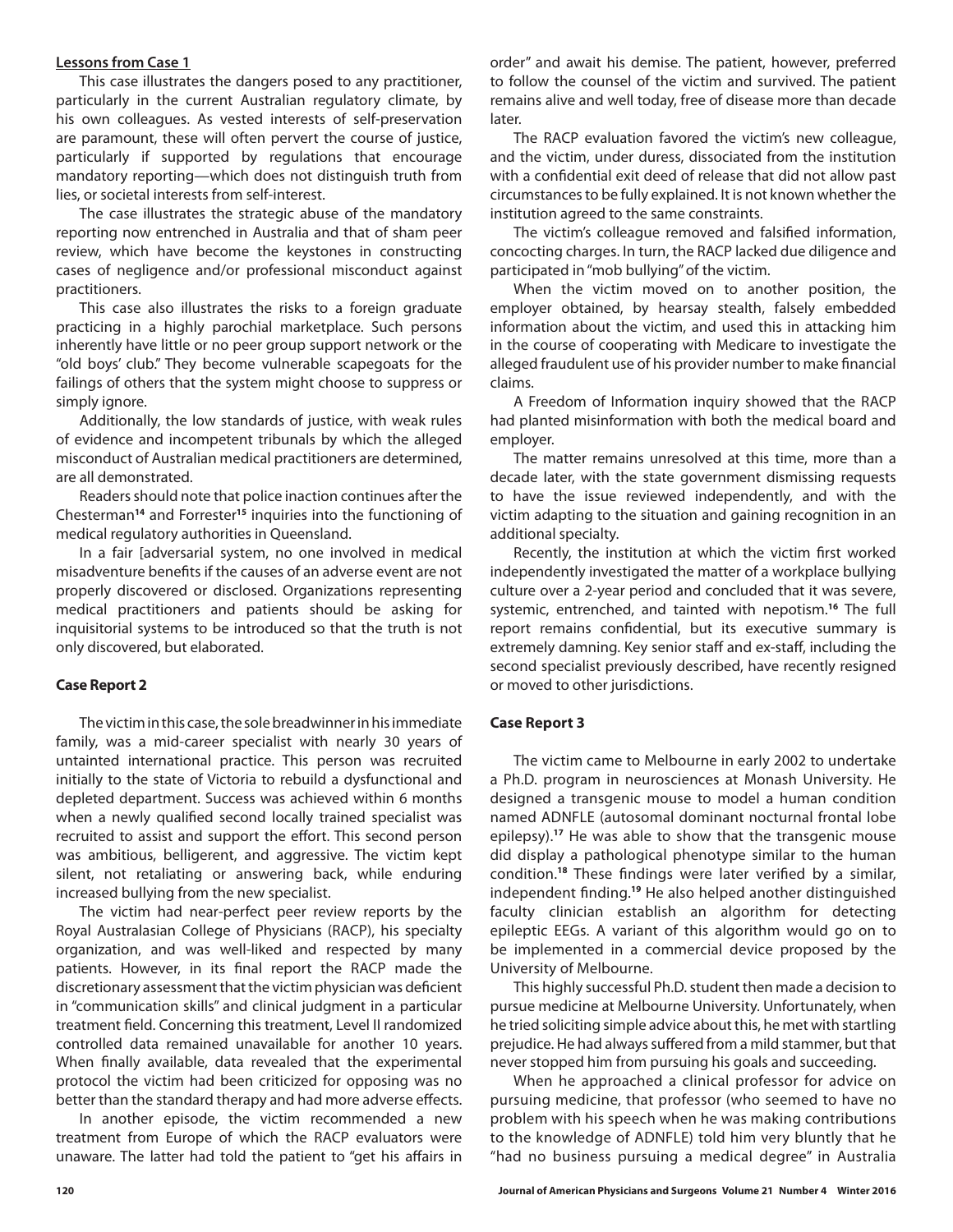because of his stutter, and that "senior clinical faculty would not tolerate anyone with a stammer."

The victim ignored the faculty member's advice and enrolled in medicine at Melbourne University as a full-fee international student.

About a year into the course, this clinical professor requested that he come over to his house to show him some laboratory data that he had generated. When he found out the victim did indeed enroll in medical school, he immediately told him that there was "no way he would be able to complete the course without redressing his stammer completely and immediately."

While the victim did acknowledge his stammer, he was privately wondering why, for the first time in his life, someone was trying to falsely convince him that it was such a detriment. When going through the basic sciences portion of the course, the victim was never once harassed by any faculty member about his stammer. That all changed once he commenced clinical school in Melbourne, Victoria. The clinical dean of this school began to request one-on-one meetings with him on almost a daily basis. He was berated about his stammer and why it "did not belong in Australian medicine." The language the dean used was almost identical to that of the earlier clinical professor. In all fairness to the hospital, this was the only person in the hospital who had treated him like this. All other clinical staff at the hospital treated him with utmost respect.

On the day of the examinations, the victim's worst nightmare began to come true. Before examinations he was specifically instructed to speak as slowly as possible as to avoid stammering at all costs, and he would be provided with some extra time. Much to his surprise, no extra time was given as he was cut off by the examiner halfway through reporting his findings of clinical examination. When he protested about being instructed to talk slowly while not being given the allotted extra time, his pleas were instantly dismissed. He was then given a failing grade for the case.

The Objective Structured Clinical Examination (OSCE) portion of the examination was also irregular. He was not provided with proper Vacutainer tubes for the venipuncture station. He was denied key endoscopy pictures and was not given credit for saying that a barium swallow may be a correct examination for dysphagia, although this was the accepted teaching. His OSCE marking sheets, which he later obtained through the freedom of information laws, contained inconsistencies.

Extraordinarily, while he was given full credit for correctly diagnosing a diabetic patient with foot neuropathy, he was given no credit for actually conducting the examination, thereby failing that OSCE station.

The medical faculty failed him and ordered a repeat of the entire clinical year, commencing immediately. This would effectively mean that he would have to come up with an extra \$100,000 over the next 15 days or have his student visa revoked. It became obvious at this point that he was being actively and maliciously driven out of the course.

He then began getting threatening phone calls from other clinical deans to either pay the fees immediately or leave the country. He met with the school's deputy dean, secretly recording the conversation to prove that the faculty was acting in a malicious manner.

When he brought up the point of why Vacutainer tubes

were not provided at a key OSCE station, the deputy dean responded that, "the tubes" were always an issue and that he actually "passed that station." This was untrue, as the examiner failed him for not using the Vacutainers, which were nowhere to be found at the time.

When this evidence was presented to university administrators he thought he would get some kind of just hearing to address the matter. Unfortunately, what he got instead was a threat of a two-year "incarceration term" if he exposed any of this evidence in public. He was forced to immediately leave Australia, with a crushing financial debt.

In a civil society, people who overcome great odds to succeed are rewarded. But in this case it appears that a graduate medical student was sacrificed to oblige a politically powerful clinician.

#### **Discussion**

The existence of sham peer reviews in Australia is real and proven. Many more varied cases are now being reported. The regulatory environment has transformed from "guiding" and supportive into a "robust" adversarial one in which a culture of "name, blame, and shame" has evolved.

The worldwide similarity of sham peer reviews is remarkable. They may have recently come to prominence in the U.S. but have been noted in 17th-century England and began appearing in Australia in the 1980s. A recent editorial suggested that the practice may also occur in developing countries such as India and Pakistan.**<sup>20</sup>**

Sham peer reviews occur across the health professions, but because medical practitioners have the resources to battle the system, they appear to be the most represented. While Dr. Bonham was falsely imprisoned physically, we suggest that most of today's victims have been subject to psychological false imprisonment.**<sup>21</sup>** In addition to physicians, other victims include patients and their caregivers and close associates of the victims, particularly their immediate families.

We have many allied health professionals in our database who have been similarly sham reviewed and who could only afford to walk away without a fight. Print space limitations prevent their being mentioned here.

This system in health regulation and evaluation has stimulated a vibrant litigation industry with a culture of blame.

We suggest three hypotheses to explain the existence of sham peer review.

The first hypothesis is that there is a well-informed, secretly entrenched network of individuals involved this activity, for example, as suggested in the book *The Red Back Web* by Dr. Helen Tsigounis.**<sup>22</sup>** This may be easily dismissed as conspiracy theory, but some writers claim that other, secretly linked activities are passed on through the generations across the world by secret fellowships or private organizations, etc. However, there is at present no high-quality evidence for this.

A second hypothesis is that individuals who perpetrate sham peer review are psychologically disturbed and are wellequipped to select their own kind to run the organizations they represent. Their personalities may be "borderline" and this pre-selects and recruits them for such tasks in these various organizations that embrace and perpetrate a culture of bullying and oppression. This was essentially how Australia was founded.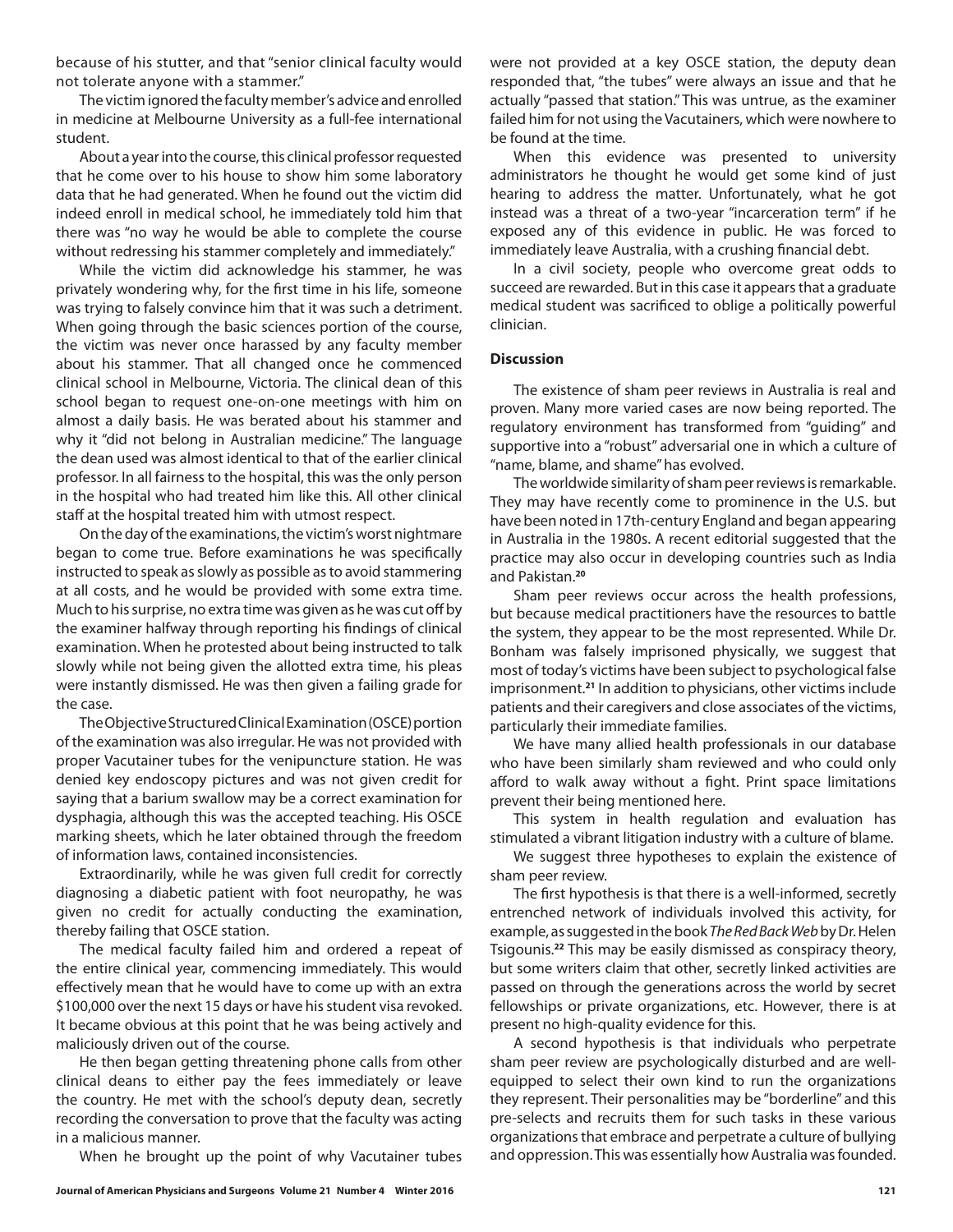The manifestation of their alleged narcissistic personalities can be found in the persons employed in the regulatory machinery of many fields worldwide. Some may argue that the public interest requires their existence, and that politicians feed on the "success" of their allegedly flawed activities in "governance."

A third hypothesis is that "local standards" are set by private corporations (all specialist colleges and societies), unlike those in the accounting and civil aviation industries—which follow international standards. This allows lawful monopolistic discretionary variation of "standards." David Dahm**<sup>25</sup>** discusses the move toward international standards in Australian medicine.**<sup>23</sup>**

One seriously flawed and oppressive legal example we can learn from the U.S. is the Healthcare Quality Improvement Act (HCQIA) of 1986, the adverse consequences of which have been repeatedly expounded by Dr. Lawrence Huntoon.**24,25**

One major difficulty in Australia is that misinformation generated by "authorities" and their delegates is difficult to counter.**<sup>26</sup>**

Any equivalent of the HCQIA in Australia should never be passed in its present form because, in addition to basic rule-oflaw breaches, it will also breach two existing commonwealth (federal) acts: the Privacy Act 1988 and the Australian Human Rights Commission Act. In our view, multiple current laws are already being breached in Australia by sham peer reviews, including the federal competition laws and international human rights conventions, in addition to various state criminal codes and crimes acts.

Victoria's Independent Broad-based Anti-corruption Commission (IBAC) published a recent warning**<sup>27</sup>** to public service employees that organized white-collar crime activities do take place subtly. In Victoria for example, elements of the Crimes Amendment (Bullying) Act 2011**<sup>28</sup>** apply. All delegates of the medical board, including the specialist colleges, are subject to the Act.

By this definition, workplace "mobbing" or organized bullying, by college authorities, abusive regulatory, or other institutions, may now be technically considered as forms of white-collar "organized crime."

Colleagues who observe sham peer review and do nothing are in effect complicit participants and not merely "innocent bystanders."**<sup>7</sup>** As Joanna Flynn writes in an editorial, "Those who are perpetrators, whether their behaviour is deliberate or unconscious, need to know that their peers do not accept and will not tolerate it."**<sup>29</sup>** Unfortunately, the sham peer reviewers are likely the very group that the medical boards listen to and "believe," and whose mendacious actions they ignore. Instead of enforcing rules against bullying, the doctors in positions of authority are likely to support the perpetrators.

#### **Preventative Measures—the Future**

Dr. Huntoon wrote about preventative and other support measures using the S.I.C.K.L.E. approach: Support, Information, Conduct, Knowledge, Lifestyle, Education.**<sup>24</sup>** While he likens the format of sham reviews to workplace bullying—and this analogy appears accurate—we do not believe that it will avert a well-planned sham.

For example, sometimes Australian medical practitioners are bonded to places of practice and visa requirements (if relevant) that make it extremely difficult for a practitioner to simply "walk away." This bondage readily invites abuse toward the victim placed in a working environment with few or no rights. An entrenched bullying culture is able to set the scene for a prolonged period without being acted upon as depicted in Case 2.**<sup>16</sup>**

A regulator-driven proactive "buddy system" as in New Zealand has its advantages for confidential non-adversarial support and re-validation.

One thought for the immediate future is this: with a culture of no blame and candor-seeking,**<sup>24</sup>** as opposed to a litigious and blame-shifting culture, long-term, practical reforms through legislation and education may ensue.

The examples of New Zealand and Norway could be examined.

**Potential Conflicts of Interest:** We all have been victims of Australian sham peer reviews.

**Acknowledgements:** We thank all HPARA members for providing information for the Honest Peer Review database.

**Leong-Fook Ng, M.A.(Cantab), F.R.C.P. (Edinburgh),** corresponding author, is a registered medical practitioner in itinerant private practice in Oceania and a founding committee member of the Honest Peer Review Group, Health Professionals Australia Reform Association (HPARA). Contact: drlfng1@gmail. com. **Russell Broadbent, L.L.B., F.R.C.S. (Edinburgh), F.R.C.S.I., F.R.A.C.S.,** is a retired consultant surgeon and barrister in private practice, and founding vicechairman of HPARA; **Yaroslav Teper, M.Sc., Ph.D.,** is a consulting molecular biologist in the U.S. at Chapel Hill, N.C. Contact: dr.hermann.borg@neurosurgery-research.com.

#### **REFERENCES**

- 1. Wright J. *RACS Surgical News* 2008;9(10):19. Available at: https://www. surgeons.org/media/301511/surgical\_news\_2008\_10.pdf. Accessed Aug 27, 2016.
- 2. Helmholz RH. Bonham's case, judicial review and the law of nature. *J Legal Analysis* 2009:1(1):326-353. Available at: https://jla.oxfordjournals.org/ content/1/1/325.full.pdf. Accessed Aug 27, 2016.
- 3. White J. Dr. Bonham and due process for doctors: lessons from long ago. *J Am Phys Surg* 2011;12:25-27. Available at: http://www.jpands.org/ vol12no1/white.pdf. Accessed Sept 5, 2016.
- 4. Edwards RA. Bonham's case: the ghost in the constitutional machine. *Denning Law J* 1996;11:63-90. Available at: http://www.ubplj.org/index. php/dlj/article/viewFile/258/286. Accessed Aug 27, 2016.
- 5. Chalifoux R. So what is a sham peer review? *MedGenMed* 2005;7(4):47. Available at: https://www.ncbi.nlm.nih.gov/pmc/articles/PMC1681729/. Accessed Nov 19, 2016.
- 6. Westhues K. Sham Peer Review in Medicine; 2006. Available at: http:// www.kwesthues.com/mob-sham-htm. Accessed Aug 27, 2016.
- 7. Ng L. Medical bullying: not-so-innocent bystanders or bedfellows? *Independent Australia*, Sept 16, 2015. Available at: https:// independentaustralia.net/life/life-display/medical-bullying--not-soinnocent-bystanders-or-bedfellows,8165. Accessed Aug 27, 2016.
- 8. Mattu R. Branded a rapist for daring to be an NHS whistleblower: how brave cardiologist sacked for exposing needless deaths was smeared as sex attacker by bosses. *Daily Mail UK*, Feb 11, 2016. Available at: http:// www.dailymail.co.uk/news/article-3443311/Branded-rapist-daring-NHS-whistleblower-brave-surgeon-sacked-exposing-needless-deathssmeared-sex-attacker-bosses.html. Accessed Aug 27, 2016.
- 9. Sellu D. David Sellu acquitted, Nov 16, 2016. Available at:. Davidsellu.org. uk. Accessed Nov 19, 2016.
- 10. Kane D. Bullying and collateral damage the case of Dr. Richard Emery. *Independent Australia*, Jun 19, 2016. Available at: https:// independentaustralia.net/life/life-display/bullying-and-collateraldamage-the-case-of-dr-emery,9119. Accessed Aug 27, 2016.